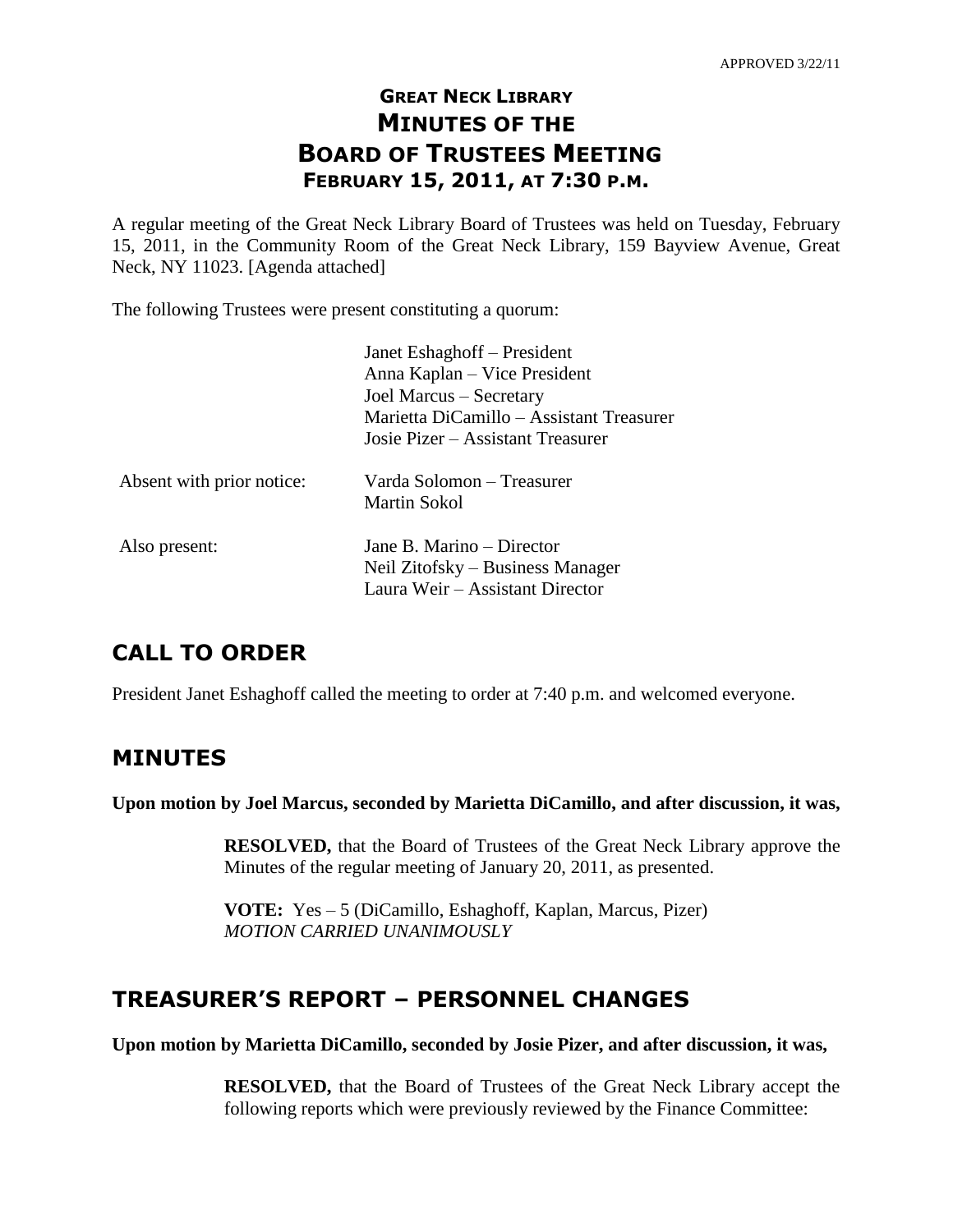- The February 15, 2011 Treasurer's Report
- The Warrant dated January 15, 2011 through February 11, 2011 for Paid checks numbered 0029218 through 0029223, 0029254 through 0029260, and 42351 through 42373, and To-Be-Paid Checks numbered 42374 through 42518, the sums set against their respective names, amounting in the aggregate to \$297,554.53.
- The Payroll Warrants for pay dates January 13, and January 27, 2011 in the amounts of \$169,729.61 and \$170,625.48 respectively for a total of \$340,355.09.
- The Personnel Changes of January 15, 2011 through February 11, 2011.

**VOTE:** Yes – 5 (DiCamillo, Eshaghoff, Kaplan, Marcus, Pizer) *MOTION CARRIED UNANIMOUSLY*

\_\_\_\_\_\_\_\_\_\_\_\_\_\_\_\_\_\_\_\_\_\_\_\_\_\_\_\_\_\_\_\_\_\_\_\_\_\_\_\_\_\_\_\_\_\_\_\_\_\_\_\_\_\_\_\_\_\_\_\_\_\_\_\_\_\_\_\_\_\_\_\_\_\_\_\_\_\_\_\_\_\_\_\_\_\_\_\_\_\_\_\_\_

## **REPORTS**

Below is the text of the written reports:

### **Finance Committee Meeting**

The Committee met at 7:30 pm on February 10, 2011 in the Multi-Purpose Room

In Attendance:Marietta DiCamillo (MD), Assistant Treasurer; Josie Pizer (JP), Assistant Treasurer; Jane B. Marino (JM), Library Director; Laura Weir (LW), Assistant Director; Neil Zitofsky (NZ), Business Manager. Absent with Notice:Varda Solomon (VS), Treasurer. In the absence of the Treasurer, Assistant Treasurer, Marietta DiCamillo called the meeting to order.

#### **Old Business**

2010 Audit – At MD's request, NZ reported that our auditors, Baldessari and Coster had been at the library doing their field work for our audit for three days this week. They will be back the following Wednesday to complete the field work and the draft should be ready shortly thereafter. NZ assured the Finance Committee that it will be completed before the March  $8<sup>th</sup>$  Budget Workshop. A management letter was requested by a member of the public.

Audit Firm Policy – It was the consensus of the Finance Committee that the policy concerning the retention of auditing firms be changed from the current 7 years to 5 years. JM stated that she would add this to the agenda and a motion for a Board vote would be prepared.

Financial Controls Document – The Financial Controls Document which had been created by the Finance Committee and sent to the Board in January in a draft form was reviewed again by the Committee. A few changes were made. Those changes are highlighted in yellow on the document that is being made available to the public and the Board at the February meeting.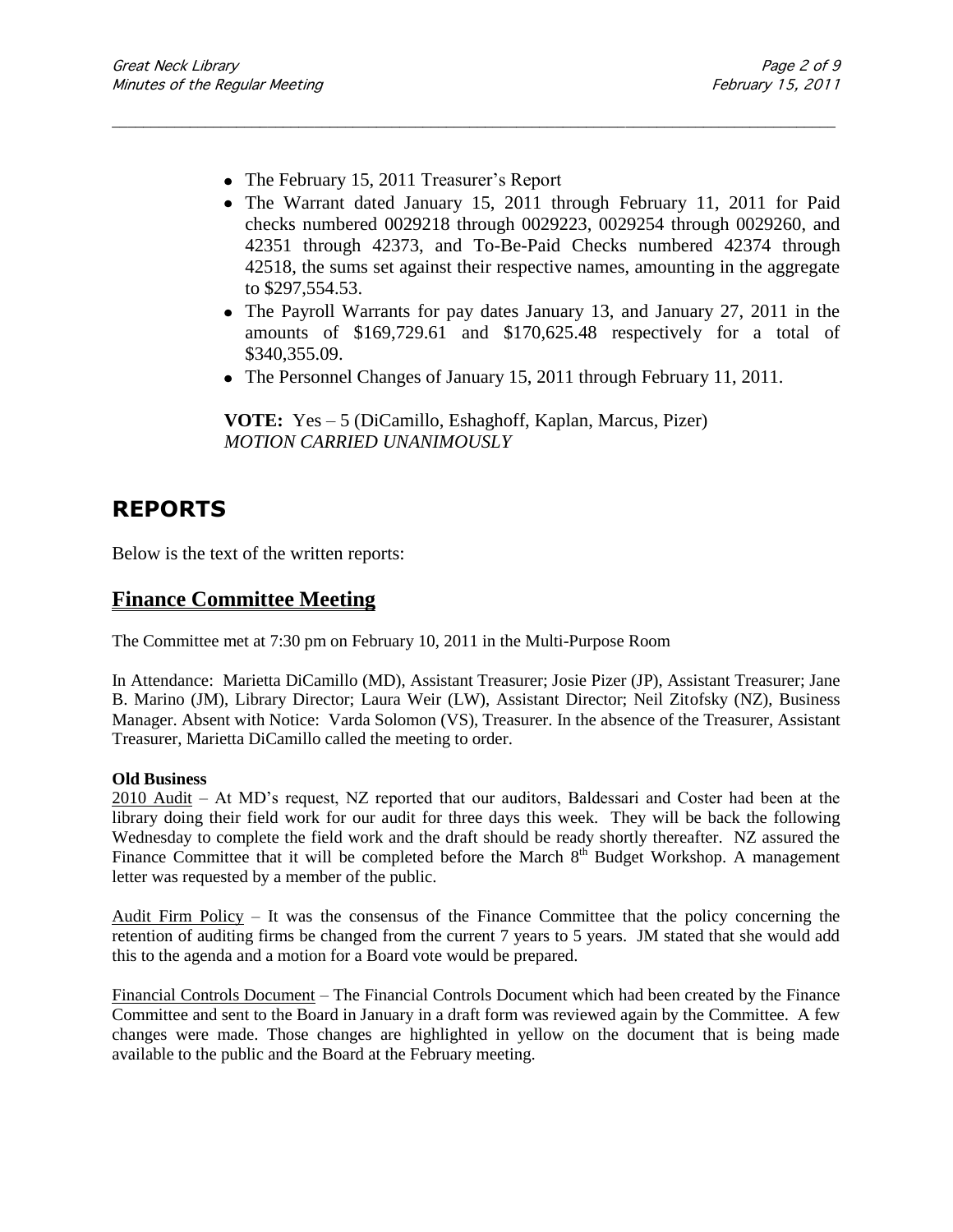#### **New Business**

JP asked NZ about the payroll printouts and requested that an alphabetical list be prepared with staff salaries and overtime listed for each.

\_\_\_\_\_\_\_\_\_\_\_\_\_\_\_\_\_\_\_\_\_\_\_\_\_\_\_\_\_\_\_\_\_\_\_\_\_\_\_\_\_\_\_\_\_\_\_\_\_\_\_\_\_\_\_\_\_\_\_\_\_\_\_\_\_\_\_\_\_\_\_\_\_\_\_\_\_\_\_\_\_\_\_\_\_\_\_\_\_\_\_\_\_

Regular Activities – The check warrants and registers were reviewed by the committee and any questions about individual vendors were answered. JM reviewed the VHB invoice with the committee and highlighted the sections of the bill she stated were in conformance to our agreement with them and should be paid as well as those sections that were not in conformance.

NZ reviewed the Financial Statements with the committee, as well as overtime for the month and Personnel Changes.

There being no further business to discuss, checks were signed and MD called for an adjournment to the meeting.

### **Assistant Director**

Paperback Books Displays – The uncataloged paperbacks located on spinners by the stairway leading to the mezzanine have been separated by genre. "Mystery and Suspense" are arranged in one spinner, Romance novels, a very popular read, are located on two spinners and mass market paperbacks and a new group of quality paperbacks we are calling "Good Reads" are arranged on the fourth spinner. Currently identified by genre labels, we will gradually catalog the books, starting with Good Reads and phasing in Mystery and Suspense so each book will have a brief bibliographic record in the catalog, making each specific title easier to find.

Short Story Collection  $-1$  am in the process of weeding the short story collection, ordering new edition of classics when possible, to replace older tattered, yellowed or bound editions.

Book Sale – The annual Silent Auction of special bid items will take place March 2 through 8, 2011. Last year's Scott Postage Stamp Catalogues, World Books Encyclopedias and other reference materials will be available for bidding.

### **Library Director**

Personnel – I would like to highlight some of the excellent work that is being done by our staff members. Reference Librarian Jonathan Aubrey has worked with both Sam Fink and his publisher to arrange the wonderful art show that is now in our Lower Level Lobby. This artwork will be on display through the end of the month. This show involved discussions with Mr. Fink, loans from other people and places who own his art, and arrangements with Mr. Fink's publisher to obtain copies of his book for display, as well as folios of his artwork which are on display in the cases in the lobby. Sam Fink is truly one of Great Neck's treasures and we are honored to display his work.

In addition, Reference Librarian Janet Schneider and the rest of the Authors @ GNL committee continue to bring quality authors to the Library and this month is no exception with the appearance of Jasmin Darznik, author of *The Good Daughter: A Memoir of My Mother's Hidden Life*. The audience was engaged and reacted with great interest and enthusiasm to her readings from the book and had many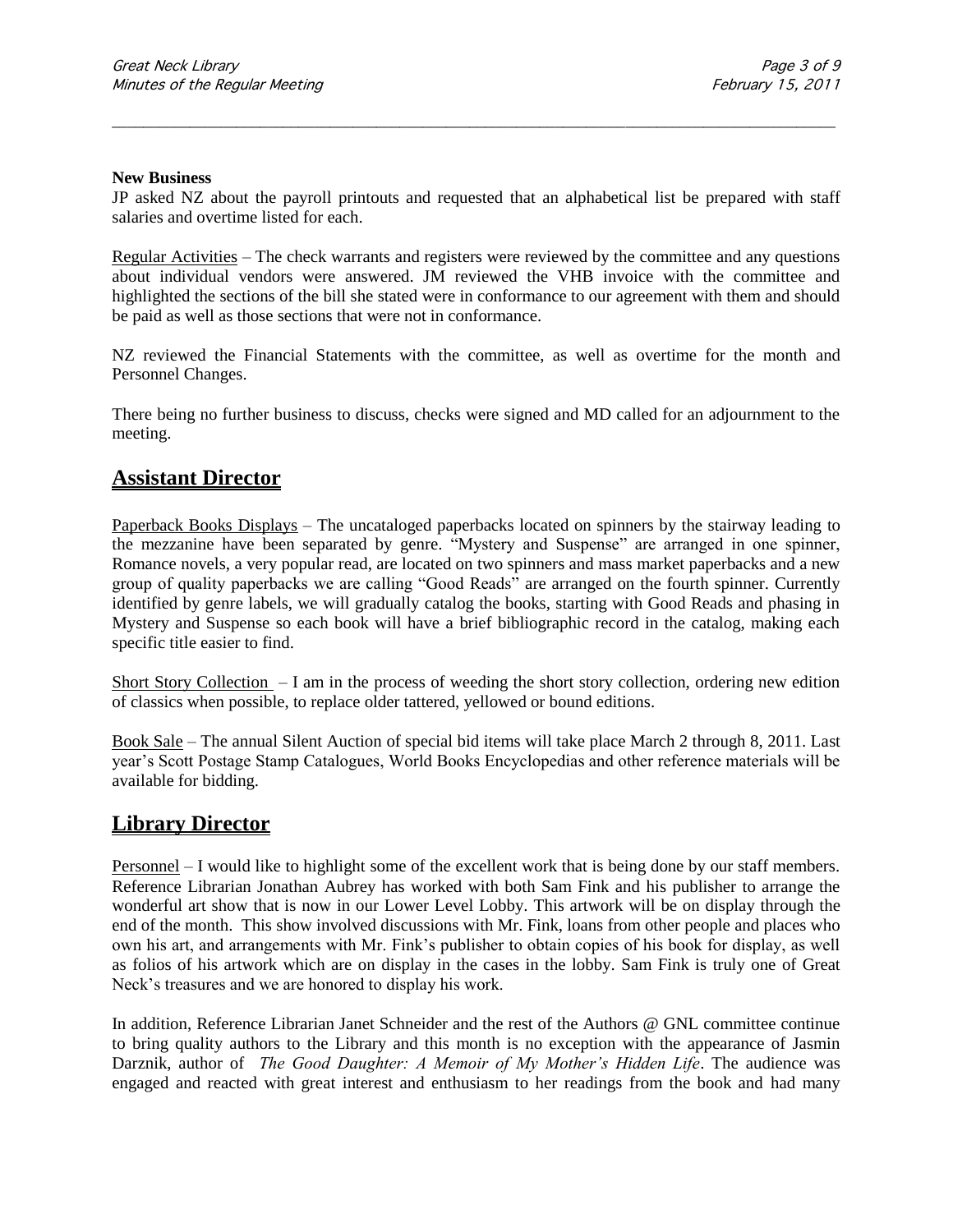questions for the author. On February 28, we will host Elena Gorokhova, author of *Mountain of Crumbs*, a memoir of her life during the Cold War in the Soviet Union.

\_\_\_\_\_\_\_\_\_\_\_\_\_\_\_\_\_\_\_\_\_\_\_\_\_\_\_\_\_\_\_\_\_\_\_\_\_\_\_\_\_\_\_\_\_\_\_\_\_\_\_\_\_\_\_\_\_\_\_\_\_\_\_\_\_\_\_\_\_\_\_\_\_\_\_\_\_\_\_\_\_\_\_\_\_\_\_\_\_\_\_\_\_

The Maintenance Department continues to do an excellent job with the many snowfalls we experienced in January. They work both as the snow falls, especially when we are open, and after it has stopped. We can only hope that February and March will be better.

The performance reviews for the Department Heads, Branch Heads and Administrative Staff have begun and should be finished by February 16, 2011. I have asked the Department Heads and Branch Heads to review their job descriptions prior to their interview in order to make each one as accurate as possible. I have also asked them to conduct performance reviews for their own staff and complete them by the end of March.

Facilities – As I mentioned last month, on January 17, we had one of our electrical panels in the Main Building replaced due to a series of power outages and surges in several parts of the building, mostly the lower level. The new panel seems to have solved the problem.

I have asked the Assistant Director to ensure that all People Counters in all locations are installed and working properly. We have had no problems at Main, but have had recurring problems in the branches. For the month of January, Station and Parkville had People Counters reinstalled and they are working properly. Lakeville had some issues during January, but we hope to have them listed in the working column by the February report.

Main Building Project – On January 28, the items requested by the BZA at our December hearing were delivered to them. I have verified with our zoning counsel that the Board has everything they officially requested and consider the file closed, which means the 60 day clock has begun. Hopefully, the decision will come sooner than that deadline.

In a related note, Judi Bosworth's office has arranged to hold an informational meeting about the dredging of Udall's Pond on Wednesday, February 16 at 7pm here at the Library's Community Room. Brian Schneider and Legislator Bosworth will both be here to give an overview of the project and answer questions. There is a snow date of March  $1<sup>st</sup>$ .

Branches – I am delighted to report that the School District has agreed to let us have the classroom immediately adjacent to the Parkville Branch. I met with Dr. Dolan on February 3<sup>rd</sup> and he assured me that the School District wanted to do everything it could to give us additional space at the Branch without our having to undergo construction. The next day, Mr. Powell, the Assistant Superintendent for Business, called me to say that he would work to get the space cleared out as soon as possible for us. I will meet with the Branch Committee as soon as we can get a date set to discuss details for use of the space.

[Update: John Powell said his crew will clean out the space after which Laura Weir will go over and inspect. The Director hoped that all the Trustees can go over and take a look at the room so she can get their input as to what to do with it. Trustee DiCamillo said it was a great job following up on Parkville and she did let Marianna Wohlgemuth know and she is very happy.]

I spoke to Neal Kaplan about installing an automatic door opener on the main doors leading into the lobby where Station Branch is located. He did not seem anxious to help us with this matter. He noted that only one person has complained and told me that this installation would "change our tenant/landlord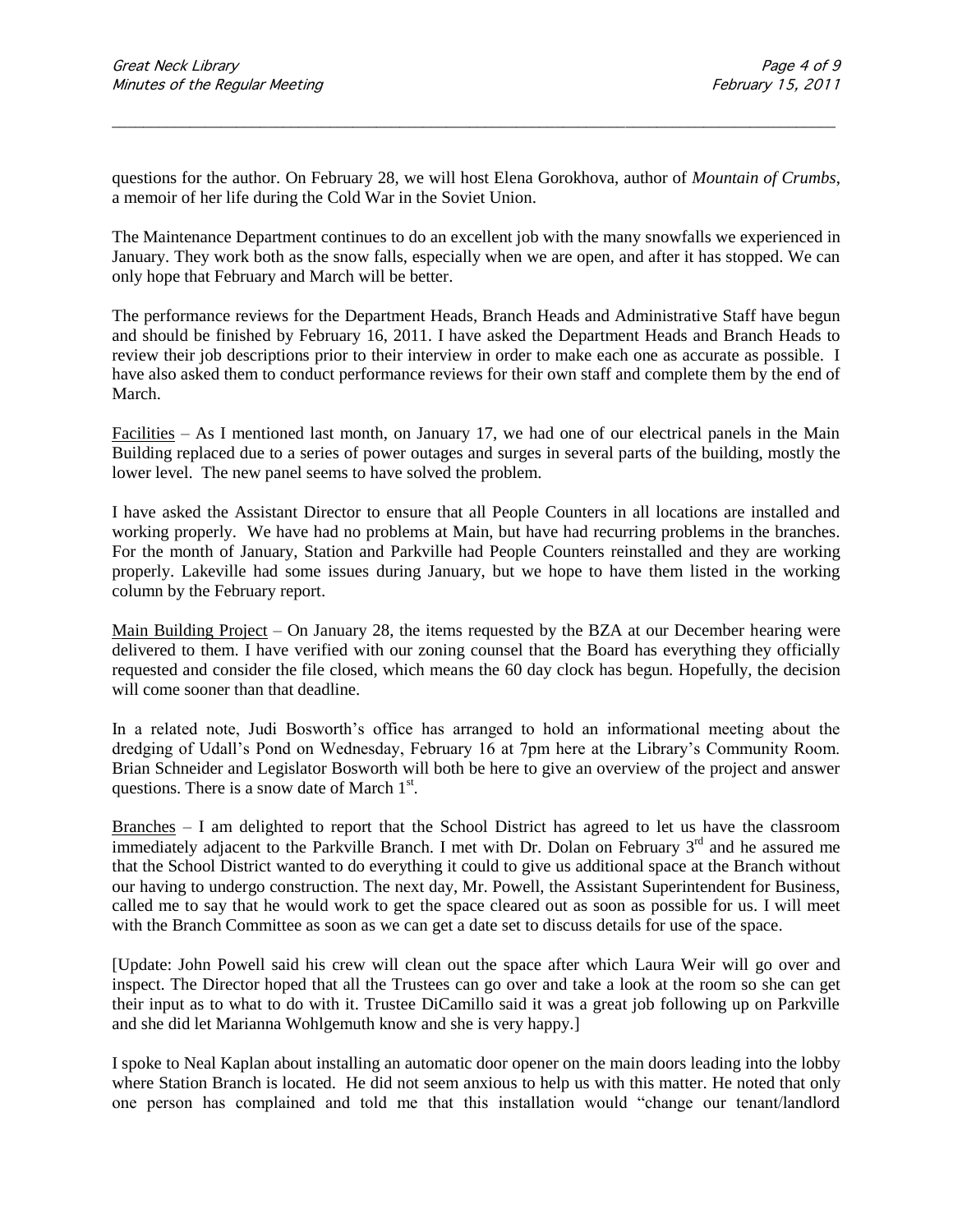relationship." He urged me to see if State or County funding was available, which is an idea that came from Mayor Celender, who also called him on our behalf. Just to find out what kind of cost would be incurred to install this opener I asked Barrier Free Access who does the door at Main to give us a cost estimate. Without the electrical work, it would be just under \$3,000.

\_\_\_\_\_\_\_\_\_\_\_\_\_\_\_\_\_\_\_\_\_\_\_\_\_\_\_\_\_\_\_\_\_\_\_\_\_\_\_\_\_\_\_\_\_\_\_\_\_\_\_\_\_\_\_\_\_\_\_\_\_\_\_\_\_\_\_\_\_\_\_\_\_\_\_\_\_\_\_\_\_\_\_\_\_\_\_\_\_\_\_\_\_

I also spoke to Mike Sweeney at the Building Department and he stated that the landlord is within code, since ADA accessibility in an entrance like this is based on door width, not the ease to open it. Places like hospitals or senior residents who have a higher expectation of people coming in their entrances with physical disabilities are under a stricter code.

Community Cooperation – I am pleased to announce that the Great Neck Library will be a partner in two cooperative programs with the School District. The first involves the Library, the School District and the Great Neck Rotary. Through the Rotary, I began working with the Interact Club at North High School, which is a community service club. We developed a Teen Read-Aloud program. This program gives the teens an opportunity for community service; gives them skills to work effectively with younger children and above all promote books, story and literacy, which is what both the Library and the School District are all about. Three of our children's librarians have offered to work with the students in the club who will introduce them to picture books appropriate for kindergarten and first grade students. The librarians will help them choose appropriate books and help them with their read-aloud skills. Dr. Dolan has discussed the project with the principals of both North High School and the Saddle Rock School, who are excited about the project. We hope that in the next couple of months, we will bring the Interact Students to Saddle Rock School to do read-alouds for the students in either first grade or kindergarten. Each teen will read aloud to two students and we hope to set up a series of visits by the teens to the school.

I am also working with Dr. Dolan to arrange to have some classes in the Middle School visit our Local History Room to avail themselves of our primary source material. We have yet to work out the details of these visits.

*Public Comment: Carol Frank, Ralene Adler*

# **OLD BUSINESS**

## **Financial Guidelines for Vendors – 2 nd Reading**

The changes from the first document presented at the January  $20<sup>th</sup>$  meeting are in italics. Trustee DiCamillo asked that if anyone has any burning issues that they be brought up before the document is finalized [for the March 2011 Board meting].

### PURPOSE

This document outlines the procedures for payment to Vendors. *A Vendor is defined as an individual or company who performs a professional service or provides a product for the Great Neck Library (GNL).* This may apply to vendors under contract or who have a letter of agreement who will be conducting business with GNL.

The Vendor will provide services and staff, and do all that is necessary for the performance of work, as set forth in their arrangement [contract, letter of agreement, proposal] with the GNL. Only activities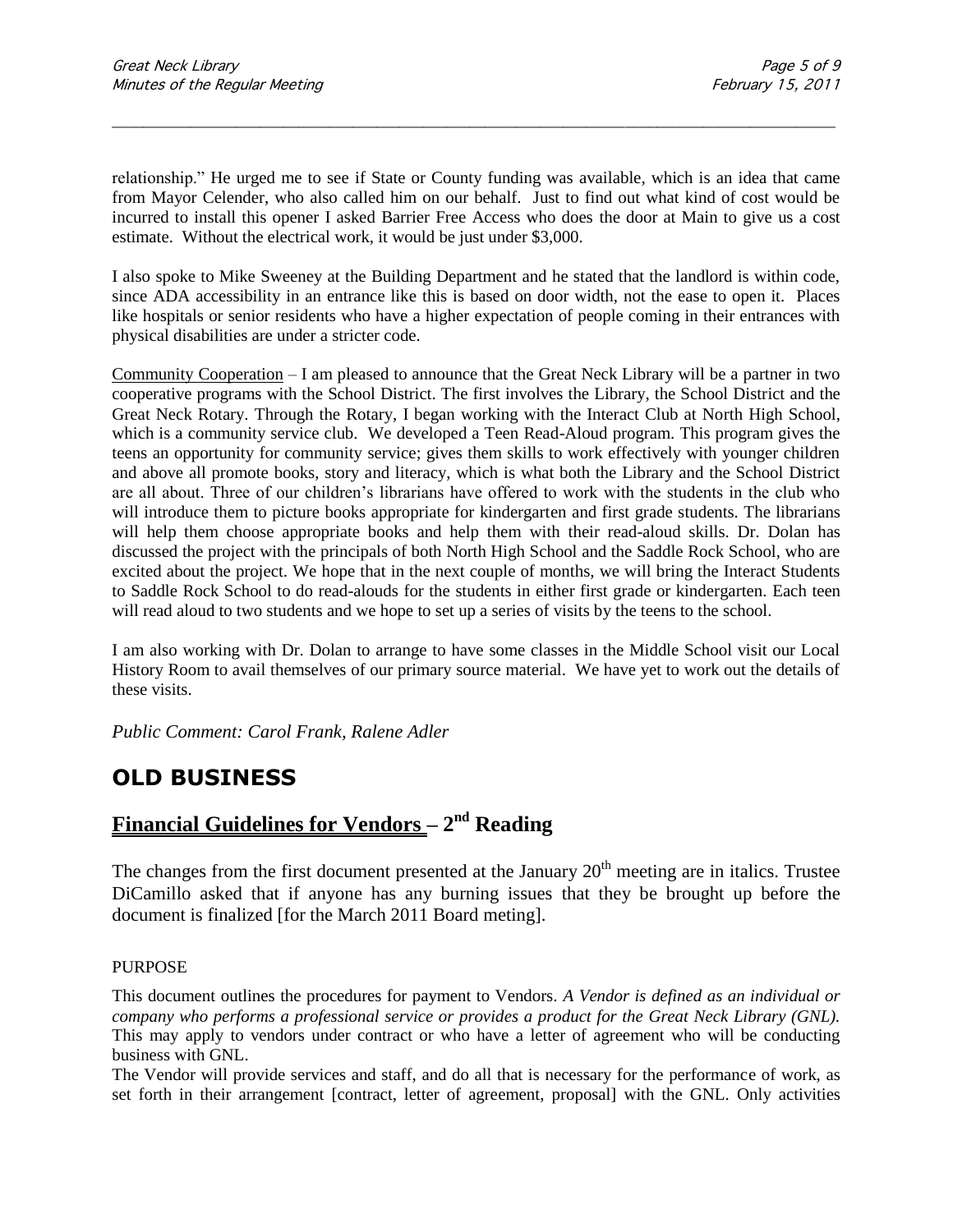directly related to the objectives and processes defined in the contract, letter of agreement or proposal will be considered for payments. All other activities must be pre-authorized with request and description in writing to the Library and approved by the GNL Board of Trustees.

\_\_\_\_\_\_\_\_\_\_\_\_\_\_\_\_\_\_\_\_\_\_\_\_\_\_\_\_\_\_\_\_\_\_\_\_\_\_\_\_\_\_\_\_\_\_\_\_\_\_\_\_\_\_\_\_\_\_\_\_\_\_\_\_\_\_\_\_\_\_\_\_\_\_\_\_\_\_\_\_\_\_\_\_\_\_\_\_\_\_\_\_\_

The Vendor is obligated to produce any written reports and other documents (deliverables) by the dates indicated in its agreement with the GNL. All invoices must be submitted in the form that is identified in this document and reference the enumerated ongoing services or goals to be achieved under the contract, letter of agreement or proposal.

All required reports must be delivered to the Library Director, the Business Manager and the Chair of the Finance and the Chair of any other appropriate Committees.

The period of performance under these guidelines will be defined by the agreement with GNL.

The total compensation that is payable to Vendors for satisfactory performance of the work under the agreement with the GNL shall not exceed the amount approved by the Board of Trustees of the GNL. Milestones will be defined and agreed upon by both the GNL and Vendor. This will result in the ability to determine the scope, progress and completion of work.

*It is the responsibility of the Vendor to inform the GNL Director and Board of Trustees if there are any conditions that have not been identified in the proposal, RPF or MOA that will affect the overall project. In the event that the vendor finds it necessary to provide service that is beyond the scope of work originally contracted with GNL, the vendor must notify the Library Director in writing immediately and obtain for approval by the Board of Trustees prior to any work being performed. If the Vendor is not able to meet the defined milestones, notification to the Library must be made as specified herein. No payment*  will be made for amounts that are in excess of "Not to exceed amounts" as identified in the contract, etc. *without the approval of the Board of Trustees.* 

### BILLING PROCEDURES AND PAYMENT

GNL will pay Vendor upon acceptance of properly completed invoices, which shall be submitted to the Library Director for GNL invoice certification process. Invoiced expenses and personnel costs must provide a detailed, specific description of each expense or service provided. A receipt must accompany all amounts of \$25.00 or more.

Payment will be based upon an agreed upon, predetermined schedule in which satisfactory acceptance of each deliverable, is accomplished by the dates specified. If the work needs to be accomplished by more than one person, the persons and number must be approved by the Board of Trustees with the recommendation of the Library Director.

All invoices shall describe and document, to the LIBRARY'S satisfaction, a detailed description of the specific work performed, by vendor's employees. The following information must include: the task, number of hours expended on the task, hourly rates, unit prices, cost per task, cost per deliverable and receipts where necessary. Please note, tasks related to resubmission of invoices shall be considered outside the scope of work and will not be reimbursed.

Payment will be made net sixty (60) days if received by the  $10<sup>th</sup>$  of the month after receipt of properly completed invoices. Payment shall be sent to the address designated by the Vendor.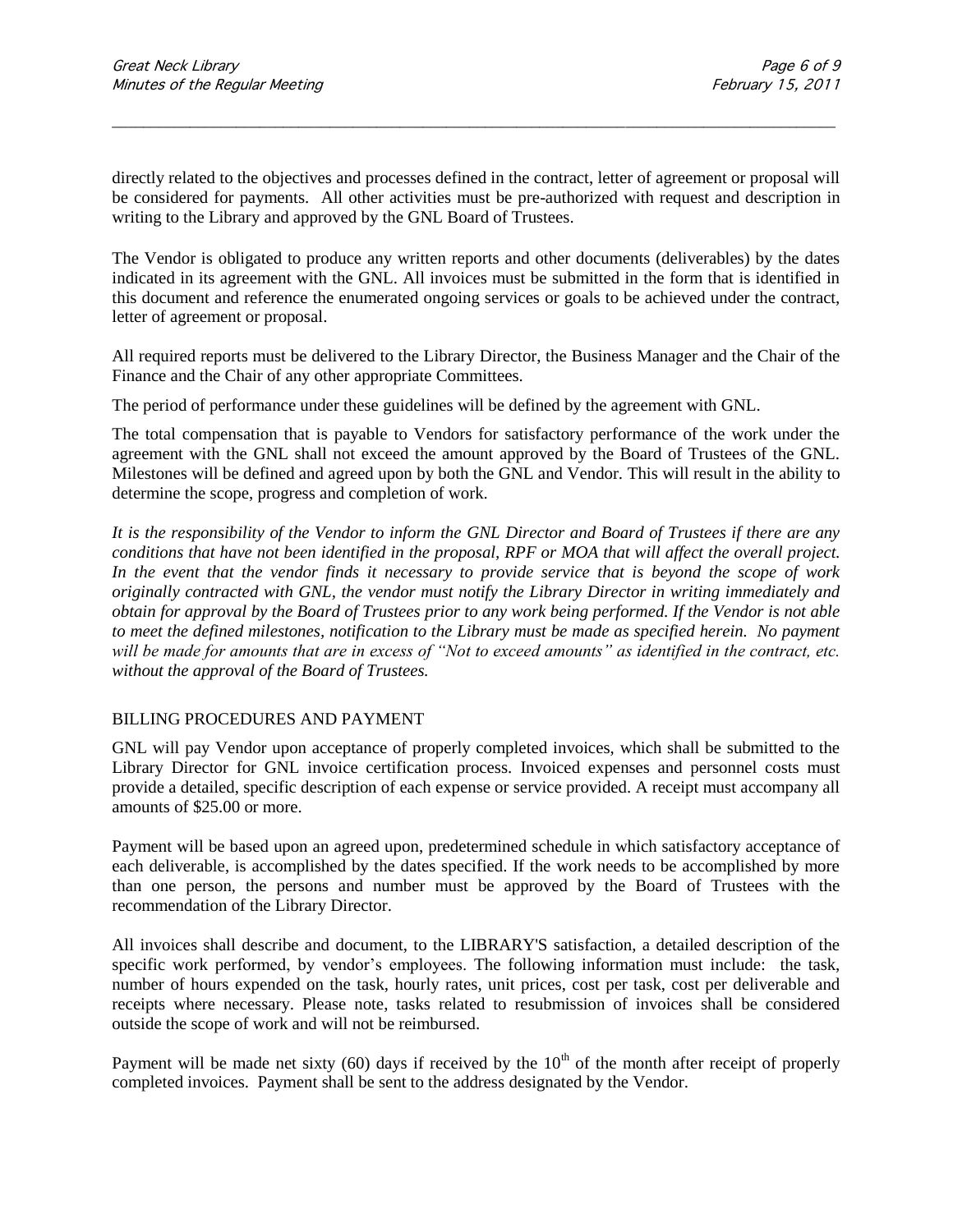The LIBRARY may, in its sole discretion, terminate the contract or withhold payments claimed by the Vendor for services rendered if the Vendor fails to satisfactorily comply with any term or condition of their contract, letter of agreement or proposal. It may also withhold payment if descriptions described in these financial guidelines are not adhered to.

\_\_\_\_\_\_\_\_\_\_\_\_\_\_\_\_\_\_\_\_\_\_\_\_\_\_\_\_\_\_\_\_\_\_\_\_\_\_\_\_\_\_\_\_\_\_\_\_\_\_\_\_\_\_\_\_\_\_\_\_\_\_\_\_\_\_\_\_\_\_\_\_\_\_\_\_\_\_\_\_\_\_\_\_\_\_\_\_\_\_\_\_\_

### Expenses

Vendors shall receive reimbursement for travel and other expenses only as authorized by the Contract. Travel by car will be reimbursed at the current US Federal IRS rate and only if accompanied by map quest mileage [or similar method] from and to the Vendor's Office to the Library or other designated site during business hours. Travel time will only be reimbursed for the time allotted by map quest [or similar method.] Time or mileage will be reimbursed as specified by the contract, etc.

If expenses are invoiced, provide a detailed breakdown of each type. A receipt must accompany any single expenses in the amount of \$25.00 or more in order to receive reimbursement.

The contract, etc. payment guidelines may be altered, amended or waived only by written amendment by the Board of Trustees of the Great Neck Library.

# **NEW BUSINESS**

### **Board Committee Appointments**

BRANCH BUILDING FINANCE Varda Solomon, Chair Martin Sokol, Chair Varda Solomon, Chair Anna Kaplan Anna Kaplan Marietta DiCamillo Joel Marcus Joel Marcus Josie Pizer Janet Eshaghoff Janet Eshaghoff Janet Eshaghoff LONG RANGE PLANNING PERSONNEL POLICY/BYLAWS Josie Pizer, Chair Marietta DiCamillo, Chair Marietta DiCamillo, Chair Anna Kaplan Josie Pizer Anna Kaplan Varda Solomon Martin Sokol Josie Pizer Janet Eshaghoff Janet Eshaghoff Janet Eshaghoff

# **Policy Manual Change**

**Upon motion by Josie Pizer and seconded by Marietta DiCamillo, and after discussion, it was,**

> **RESOLVED,** that the Great Neck Library Board of Trustees approve the change in wording of policy 400-60 to read that "A new auditing firm shall be retained every five (5) years or sooner."

**VOTE:** Yes **–** 5 (DiCamillo, Eshaghoff, Kaplan, Marcus, Pizer) *MOTION CARRIED UNANIMOUSLY*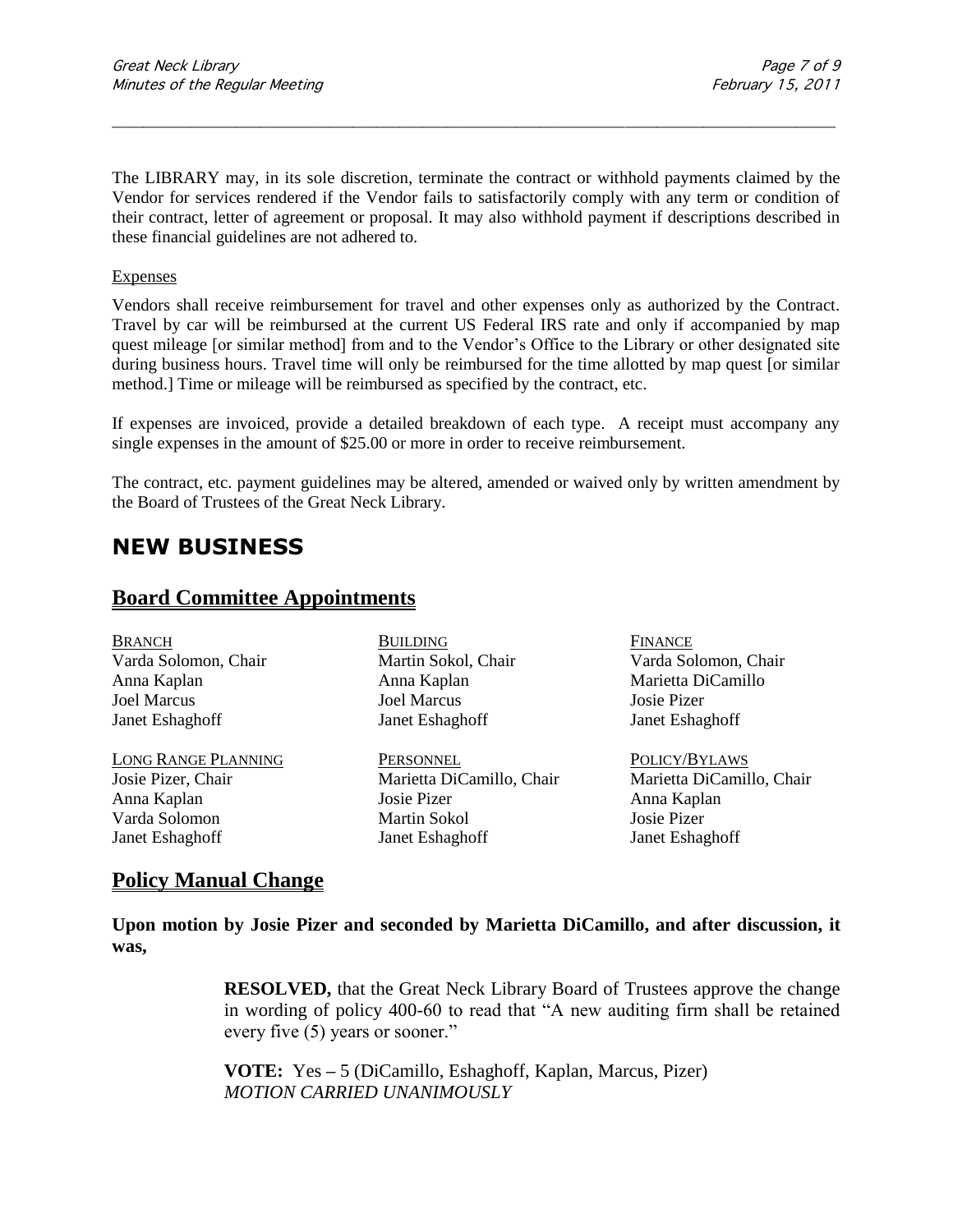### **Correspondence**

### MUSEUM PASSES

Diane Coffield spoke to her letter of February 4, 2011. She implored the Board to reconsider its decision to terminate the Museum Passes program. She related how she researched other Nassau County libraries that had Museum Passes and their program was very successful. She attributed the low usage of the program to the online reservation system which was difficult as well as insufficient publicity. She gave an example of how Port Washington Public Library publicized their program.

\_\_\_\_\_\_\_\_\_\_\_\_\_\_\_\_\_\_\_\_\_\_\_\_\_\_\_\_\_\_\_\_\_\_\_\_\_\_\_\_\_\_\_\_\_\_\_\_\_\_\_\_\_\_\_\_\_\_\_\_\_\_\_\_\_\_\_\_\_\_\_\_\_\_\_\_\_\_\_\_\_\_\_\_\_\_\_\_\_\_\_\_\_

She did an unscientific survey of about 30-40 people in Great Neck and approximately 80% never heard about this program. 10% heard of it but were not sure what it was but they intended to investigate it; 3-4 people knew of it and loved it. For those who did not know about it she explained it to them and they thought it was a great idea and they would love to use it.

Ms. Coffield stated that one library has passes to seven museums and is only paying \$1,000 a year, and that some museums might be willing to negotiate with the library for a lower rate. Some libraries fund their Museum Passes program with monies from their Friends Group.

In response, Director Marino stated that towards the end of 2009, the Board approved a one-year trial basis for the museum passes. She was given the task of reporting on the effectiveness of the program as one of our goals is to provide excellent library service to as many people as we can. The cost per circulation was almost prohibitive. Branch Heads and Department Heads felt that enough time was not given the program. After her findings, she recommended to the Board that the program be discontinued. In hindsight, she agreed that if the reservations were not done online, it would have gone better. She also felt the program should have been treated like any other library material, and that is why the unexpired passes we have now are doing much better. However, at the Board's direction, she was willing to explore more economical alternatives to which the Board agreed.

Trustee Kaplan asked Ms. Coffield to find out which Library pays only \$1,000 per year for passes to seven museums. Trustee Kaplan also suggested that maybe donors in the community could be asked to fund this program.

### **Open Time**

Ralene Adler provided the Board of Trustees with copies of a letter she wrote to the Nassau Library System. In the letter she suggested ways to offset the proposed 1% increase that would be passed on to member libraries. Her suggestions are:

I. Designate Great Neck as a co-central library for housing Farsi and Iranian materials because of Great Neck's extensive and well used foreign language collection;